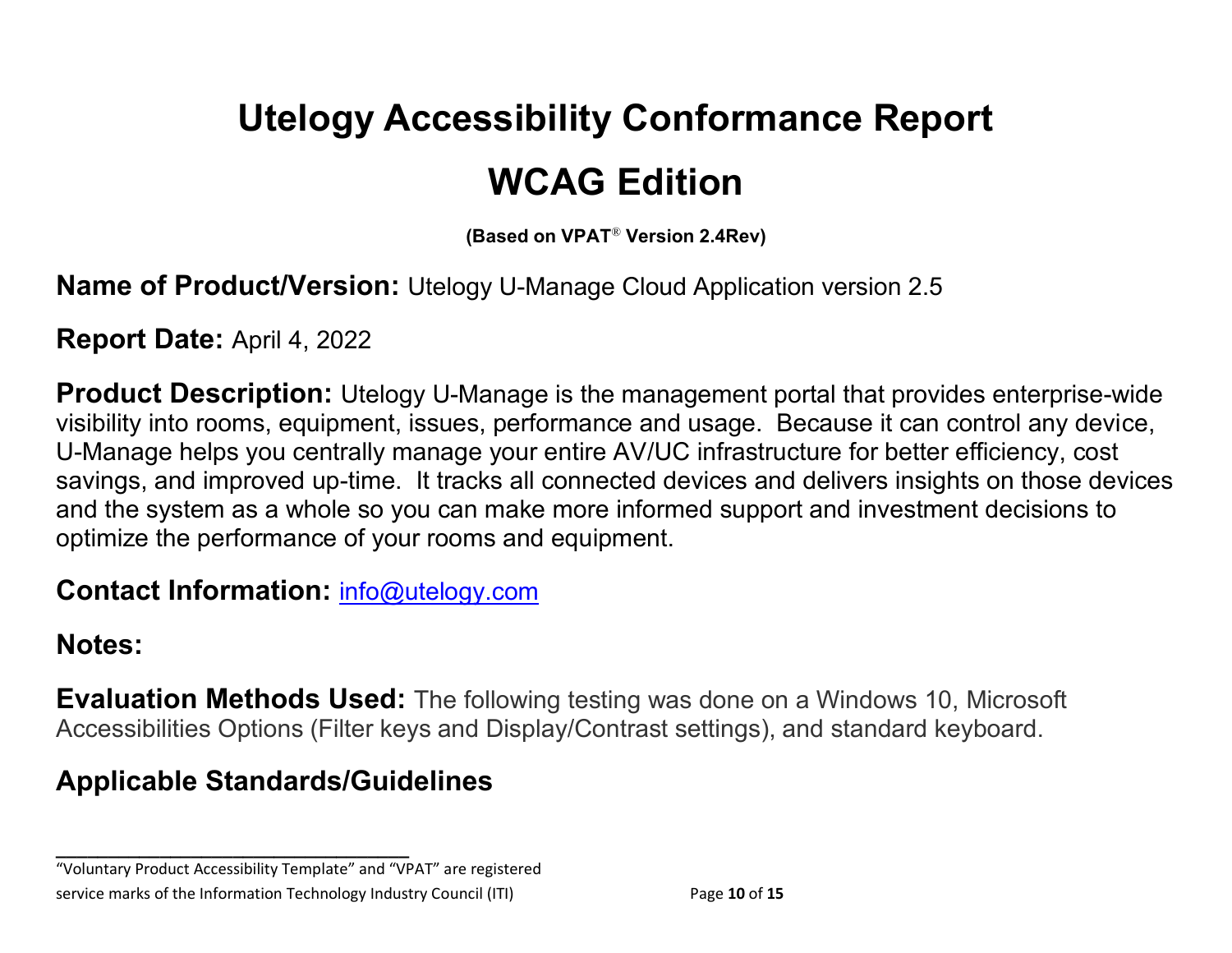This report covers the degree of conformance for the following accessibility standard/guidelines:

| <b>Standard/Guideline</b>                | <b>Included In Report</b> |
|------------------------------------------|---------------------------|
| Web Content Accessibility Guidelines 2.0 | Level A (Yes)             |
|                                          | Level AA (Yes)            |
|                                          | Level AAA (Yes)           |
| Web Content Accessibility Guidelines 2.1 | Level A (Yes)             |
|                                          | Level AA (Yes)            |
|                                          | Level AAA (Yes)           |

## **Terms**

The terms used in the Conformance Level information are defined as follows:

- **Supports**: The functionality of the product has at least one method that meets the criterion without known defects or meets with equivalent facilitation.
- **Partially Supports**: Some functionality of the product does not meet the criterion.
- **Does Not Support**: The majority of product functionality does not meet the criterion.
- **Not Applicable**: The criterion is not relevant to the product.
- **Not Evaluated**: The product has not been evaluated against the criterion. This can be used only in WCAG 2.0 Level AAA.

## **WCAG 2.x Report**

Note: When reporting on conformance with the WCAG 2.x Success Criteria, they are scoped for full pages, complete processes, and accessibility-supported ways of using technology as documented in the [WCAG 2.0 Conformance Requirements.](https://www.w3.org/TR/WCAG20/#conformance-reqs)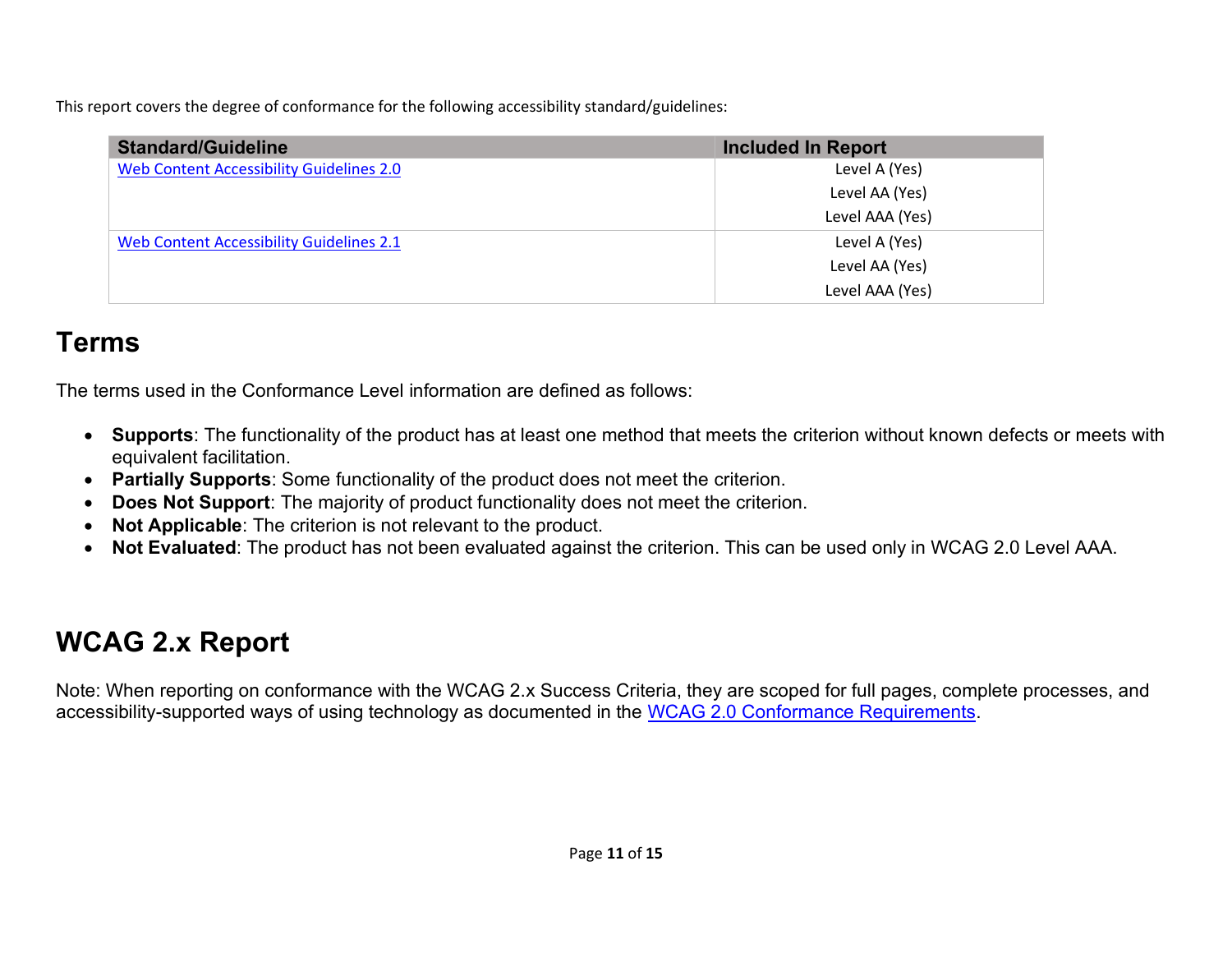### **Table 1: Success Criteria, Level A**

Notes:

| <b>Criteria</b>                                                      | <b>Conformance Level</b>  | <b>Remarks and Explanations</b>                                                                                               |
|----------------------------------------------------------------------|---------------------------|-------------------------------------------------------------------------------------------------------------------------------|
| 1.1.1 Non-text Content (Level A)                                     | <b>Partially Supports</b> | Some non-text content does notfully support screen<br>reader software.                                                        |
| 1.2.1 Audio-only and Video-only (Prerecorded) (Level A)              | Not Applicable            |                                                                                                                               |
| 1.2.2 Captions (Prerecorded) (Level A)                               | Not Applicable            |                                                                                                                               |
| 1.2.3 Audio Description or Media Alternative (Prerecorded) (Level A) | Not Applicable            |                                                                                                                               |
| 1.3.1 Info and Relationships (Level A)                               | <b>Partially Supports</b> | Some form elements and data tables do not fully<br>support screenreader software. Some headingsare not<br>in hierarchy order. |
| 1.3.2 Meaningful Sequence (Level A)                                  | Supports                  |                                                                                                                               |
| 1.3.3 Sensory Characteristics (Level A)                              | Supports                  |                                                                                                                               |
| 1.4.1 Use of Color (Level A)                                         | Supports                  |                                                                                                                               |
| 1.4.2 Audio Control (Level A)                                        | Not Applicable            |                                                                                                                               |
| 2.1.1 Keyboard (Level A)                                             | Supports                  |                                                                                                                               |
| 2.1.2 No Keyboard Trap (Level A)                                     | Supports                  |                                                                                                                               |
| 2.1.4 Character Key Shortcuts (Level A 2.1 only)                     | Supports                  |                                                                                                                               |
| 2.2.1 Timing Adjustable (Level A)                                    | Not Applicable            |                                                                                                                               |
| 2.2.2 Pause, Stop, Hide (Level A)                                    | Not Applicable            |                                                                                                                               |
| 2.3.1 Three Flashes or Below Threshold (Level A)                     | Supports                  |                                                                                                                               |
| 2.4.1 Bypass Blocks (Level A)                                        | Supports                  |                                                                                                                               |
| 2.4.2 Page Titled (Level A)                                          | Supports                  |                                                                                                                               |
| 2.4.3 Focus Order (Level A)                                          | <b>Partially Supports</b> | Some elements do not maintain alogical focus order.                                                                           |
| 2.4.4 Link Purpose (In Context) (Level A)                            | Supports                  |                                                                                                                               |
| 2.5.1 Pointer Gestures (Level A 2.1 only)                            | Supports                  |                                                                                                                               |
| 2.5.2 Pointer Cancellation (Level A 2.1 only)                        | Supports                  |                                                                                                                               |
| 2.5.3 Label in Name (Level A 2.1 only)                               | Supports                  |                                                                                                                               |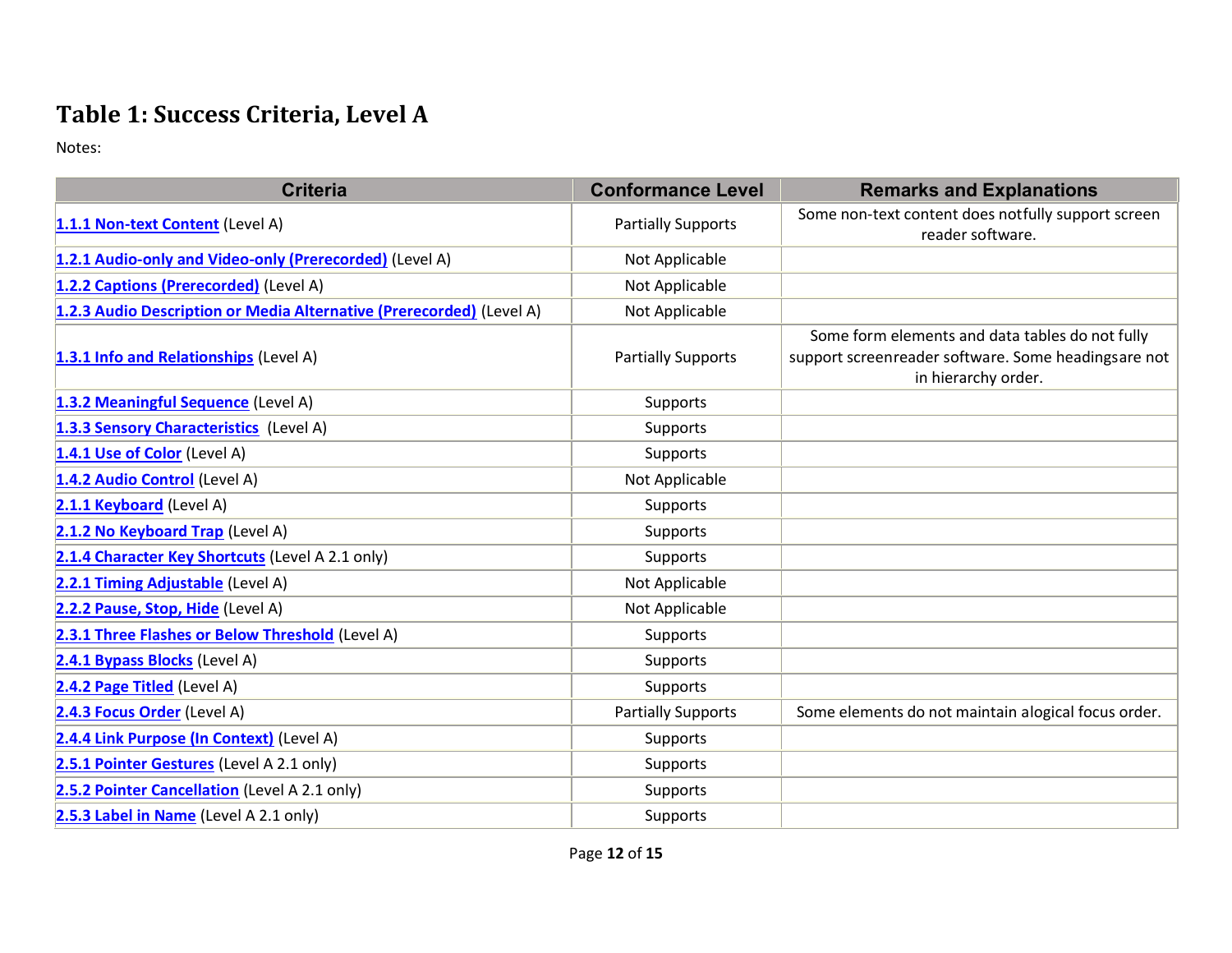| <b>Criteria</b>                             | <b>Conformance Level</b> | <b>Remarks and Explanations</b> |
|---------------------------------------------|--------------------------|---------------------------------|
| 2.5.4 Motion Actuation (Level A 2.1 only)   | Not Applicable           |                                 |
| 3.1.1 Language of Page (Level A)            | Supports                 |                                 |
| 3.2.1 On Focus (Level A)                    | Supports                 |                                 |
| 3.2.2 On Input (Level A)                    | Supports                 |                                 |
| <b>3.3.1 Error Identification</b> (Level A) | Supports                 |                                 |
| 3.3.2 Labels or Instructions (Level A)      | Supports                 |                                 |
| 4.1.1 Parsing (Level A)                     | Supports                 |                                 |
| 4.1.2 Name, Role, Value (Level A)           | Supports                 |                                 |

### **Table 2: Success Criteria, Level AA**

Notes:

| <b>Criteria</b>                                      | <b>Conformance Level</b>  | <b>Remarks and Explanations</b>                                                       |
|------------------------------------------------------|---------------------------|---------------------------------------------------------------------------------------|
| 1.2.4 Captions (Live) (Level AA)                     | Not Applicable            |                                                                                       |
| 1.2.5 Audio Description (Prerecorded) (Level AA)     | Not Applicable            |                                                                                       |
| 1.3.4 Orientation (Level AA 2.1 only)                | Supports                  |                                                                                       |
| 1.3.5 Identify Input Purpose (Level AA 2.1 only)     | Supports                  |                                                                                       |
| 1.4.3 Contrast (Minimum) (Level AA)                  | Supports                  |                                                                                       |
| 1.4.4 Resize text (Level AA)                         | Supports                  | Supports browser zoom, layout of the page might be<br>compromised as large-scale zoom |
| 1.4.5 Images of Text (Level AA)                      | Supports                  |                                                                                       |
| 1.4.10 Reflow (Level AA 2.1 only)                    | Supports                  |                                                                                       |
| 1.4.11 Non-text Contrast (Level AA 2.1 only)         | Supports                  |                                                                                       |
| 1.4.12 Text Spacing (Level AA 2.1 only)              | <b>Partially Supports</b> | Text spacing may not be in full compliance application-<br>wide                       |
| 1.4.13 Content on Hover or Focus (Level AA 2.1 only) | Supports                  |                                                                                       |
| 2.4.5 Multiple Ways (Level AA)                       | Supports                  |                                                                                       |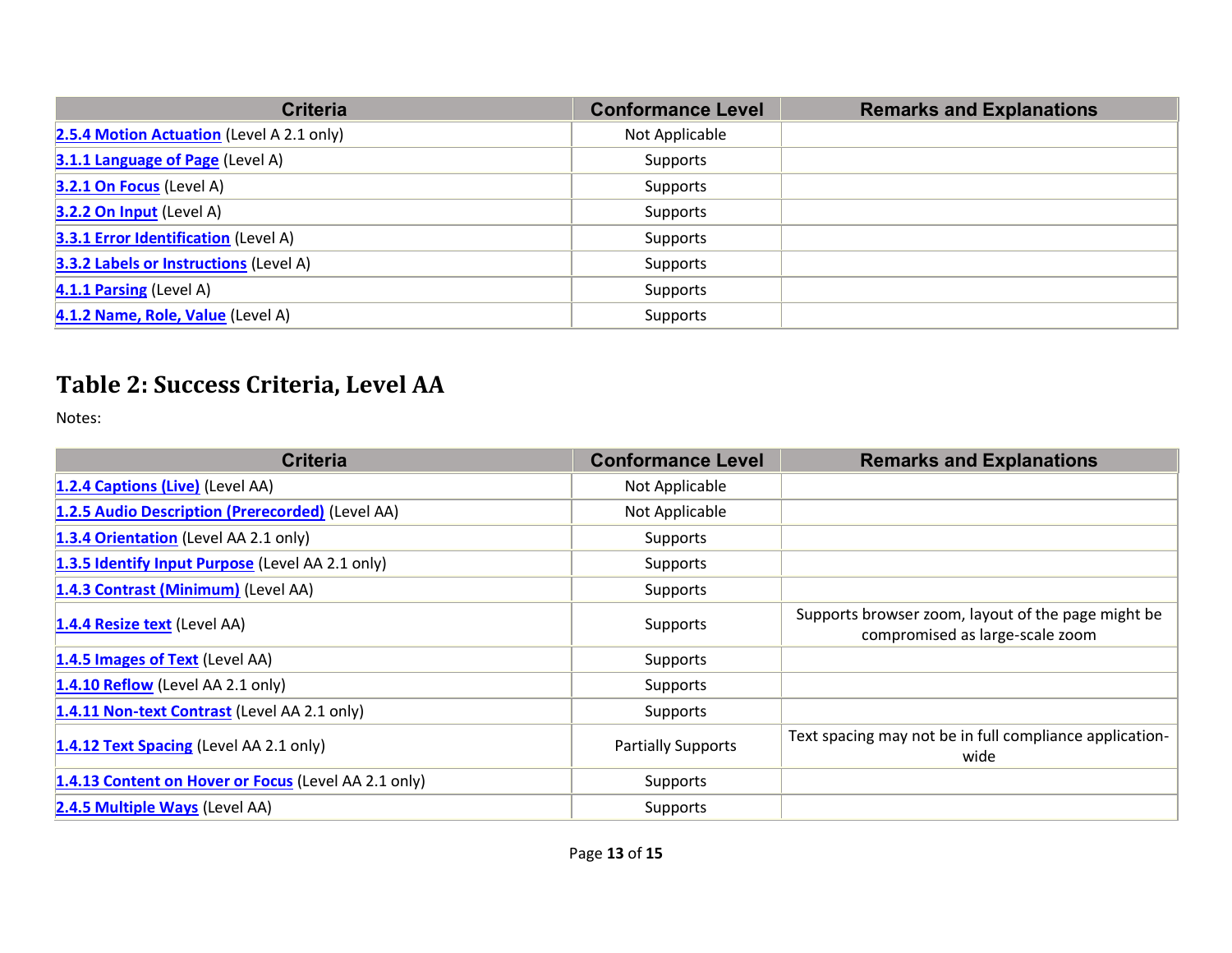| <b>Criteria</b>                                            | <b>Conformance Level</b>  | <b>Remarks and Explanations</b>                                                        |
|------------------------------------------------------------|---------------------------|----------------------------------------------------------------------------------------|
| 2.4.6 Headings and Labels (Level AA)                       | Supports                  |                                                                                        |
| 2.4.7 Focus Visible (Level AA)                             | <b>Partially Supports</b> | Some elements do not provide keyboard focus where<br>keyboardoperations are available. |
| <b>3.1.2 Language of Parts (Level AA)</b>                  | Supports                  |                                                                                        |
| <b>3.2.3 Consistent Navigation (Level AA)</b>              | Supports                  |                                                                                        |
| <b>3.2.4 Consistent Identification (Level AA)</b>          | Supports                  |                                                                                        |
| <b>3.3.3 Error Suggestion</b> (Level AA)                   | Supports                  |                                                                                        |
| 3.3.4 Error Prevention (Legal, Financial, Data) (Level AA) | Supports                  |                                                                                        |
| 4.1.3 Status Messages (Level AA 2.1 only)                  | Supports                  |                                                                                        |

### **Table 3: Success Criteria, Level AAA**

Notes:

| <b>Criteria</b>                                            | <b>Conformance Level</b>  | <b>Remarks and Explanations</b>                     |
|------------------------------------------------------------|---------------------------|-----------------------------------------------------|
| 1.2.6 Sign Language (Prerecorded) (Level AAA)              | Not Applicable            |                                                     |
| 1.2.7 Extended Audio Description (Prerecorded) (Level AAA) | Not Applicable            |                                                     |
| 1.2.8 Media Alternative (Prerecorded) (Level AAA)          | Not Applicable            |                                                     |
| 1.2.9 Audio-only (Live) (Level AAA)                        | Not Applicable            |                                                     |
| 1.3.6 Identify Purpose (Level AAA 2.1 only)                | <b>Partially Supports</b> | Not using aria-landmarks across the entire platform |
| 1.4.6 Contrast (Enhanced) (Level AAA)                      | <b>Partially Supports</b> |                                                     |
| 1.4.7 Low or No Background Audio (Level AAA)               | Not Applicable            |                                                     |
| 1.4.8 Visual Presentation (Level AAA)                      | <b>Partially Supports</b> |                                                     |
| 1.4.9 Images of Text (No Exception) (Level AAA)            | Supports                  |                                                     |
| 2.1.3 Keyboard (No Exception) (Level AAA)                  | Supports                  |                                                     |
| 2.2.3 No Timing (Level AAA)                                | Supports                  |                                                     |
| 2.2.4 Interruptions (Level AAA)                            | Supports                  |                                                     |
| 2.2.5 Re-authenticating (Level AAA)                        | Supports                  |                                                     |